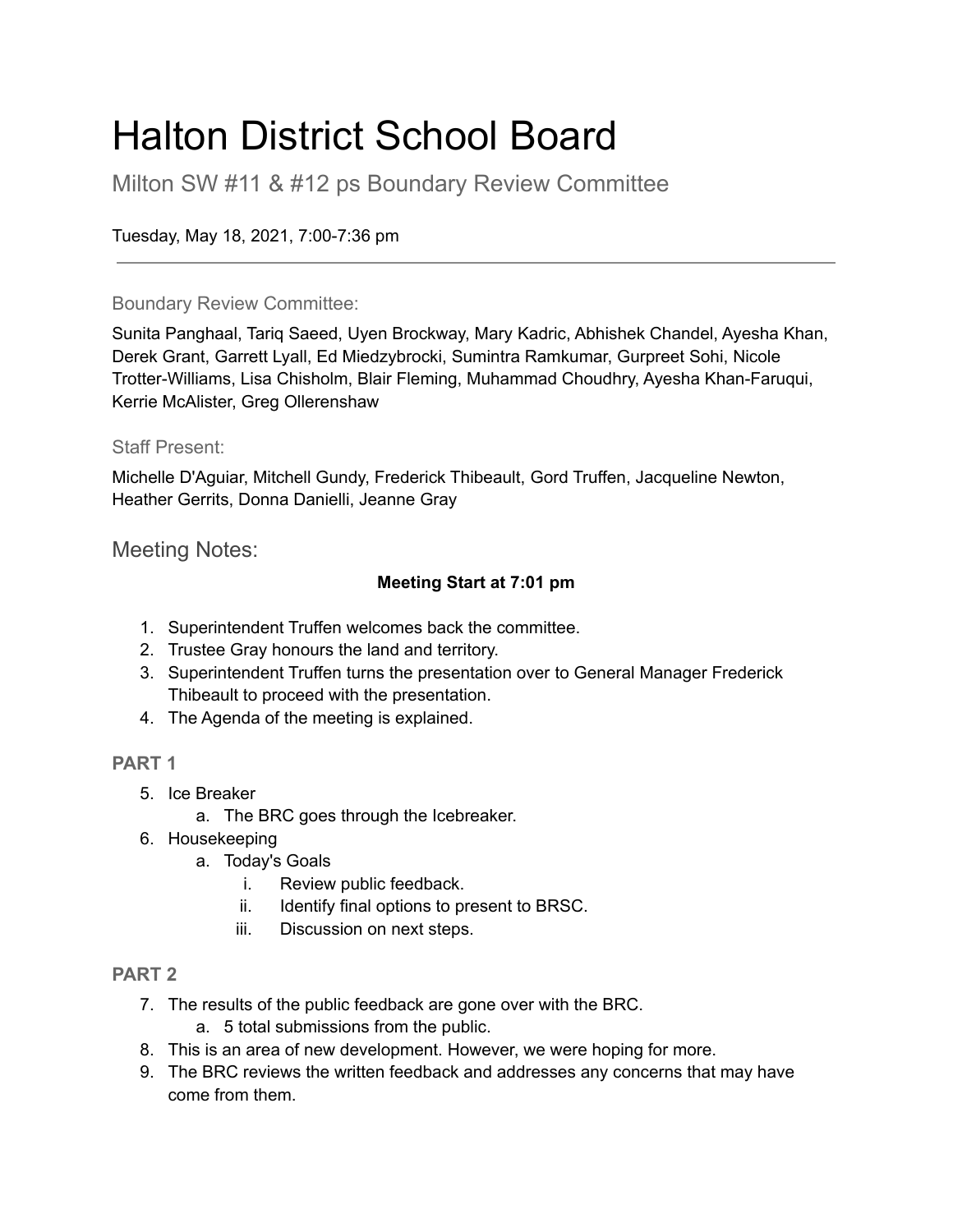a. Nothing came up from the feedback that was of major concern or warranted a new or changed to an option.

#### **PART 3**

- 10. Final Review of Options
- 11. Option 2
	- a. Two FI schools Milton 11 and 12.
	- b. English
		- i. Milton SW #11ps dual track (English/FI)
		- ii. Milton SW #12ps dual track (English/FI)
		- iii. Milton SW#12ps will have a split grade English 8 cohort
		- iv. Rural area attends Viola Desmond PS
		- v. Hawthorne Village PS is a holding school for Milton SE #13ps
		- vi. Zone A phased into PL Robertson PS Starting with JK-2
	- c. French Immersion
		- i. Milton SW #11ps dual track (English/FI)
		- ii. Milton SW #12ps dual track (English/FI)
		- iii. Irma Coulson PS is a holding school for Milton SE #13ps
		- iv. Rural area attends Viola Desmond PS
		- v. Zone A is phased into P.L. Robertson PS Starting with JK-2
- 12. Option 4
	- a. English
		- i. Milton SW #11ps single track English
		- ii. Rural area attends Milton SW #11ps
		- iii. Milton SW #12ps dual track (English/FI)
		- iv. Milton SW #12ps is a holding school for Milton SE #13ps
		- v. Milton SW#12ps will have a split grade English 8 cohort
		- vi. Zone A phase to P.L. Robertson PS
	- b. French Immersion
		- i. Viola Desmond FI catchment includes Milton SW #11ps
		- ii. Rural area attends Viola Desmond PS
		- iii. Milton SW #12ps dual track (English/FI)
		- iv. Milton SW #12ps is a holding school for Milton SE #13ps
		- v. Zone A phase to P.L. Robertson PS
- 13. Option 7c
	- a. English
		- i. Milton SW #11ps single track English
		- ii. Rural area attends Viola Desmond PS
		- iii. Milton SW #12ps dual track (English/FI)
		- iv. Milton SW #12ps is a holding school for Milton SE #13ps
		- v. Zone A phase to P.L. Robertson PS Starting with JK-2
		- vi. Zone F to Milton SW#12 ps and Anne J MacArthur PS
	- b. French Immersion
		- i. Viola Desmond FI catchment includes Milton SW #11ps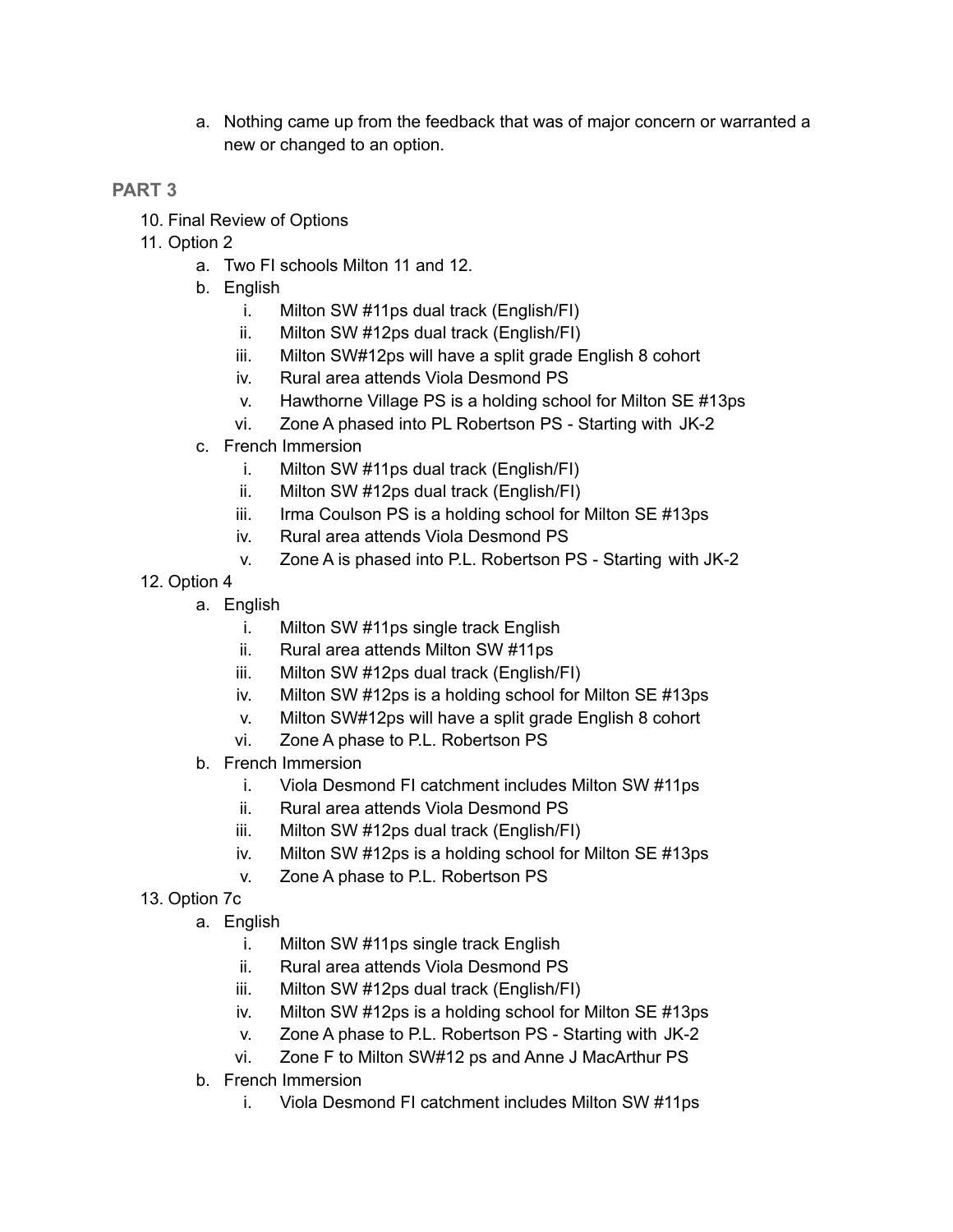- ii. Rural area attends Viola Desmond PS
- iii. Milton SW #12ps dual track (English/FI)
- iv. Milton SW #12ps is a holding school for Milton SE #13ps
- v. Zone A phase to P.L. Robertson PS
- vi. Zone F to Milton SW#12 PS and Anne J. MacArthur PS

#### **PART 4**

- 14. Group discussion. (See below for Jamboard slide)
	- a. What options do the BRC feel comfortable presenting to the BRSC?
	- b. BRC would like to take all 3 options forward.
- 15. The BRC uses Menti to see how the BRC are feeling about the 3 options.
	- a. All 3 options are close enough to take forward.

#### **PART 5**

- 16. What's next:
	- a. Notification of Proposed option to affected community
		- i. Notification of the final options will be sent out to the impacted communities.
	- b. Board Meeting
		- i. The BRSC will write the Board Report with the Director's recommended option and present it to the Board of Trustees.
		- ii. June 2: For information.
			- 1. The BRC will be sent a copy of the report.
		- iii. June 16: For decision.
		- iv. Both June 2 and June 16 will give the community an opportunity to delegate
	- c. Questions?
		- i. If you have questions, submit to [milton11\\_12review@hdsb.ca](mailto:milton11_12review@hdsb.ca)
- 17. On behalf of the BRSC, Superintendent Truffen thanks the BRC members for their time and work in this process.
- 18. The Trustees each give their thanks to the members of the BRC.

#### **The meeting ends at 7:36 pm**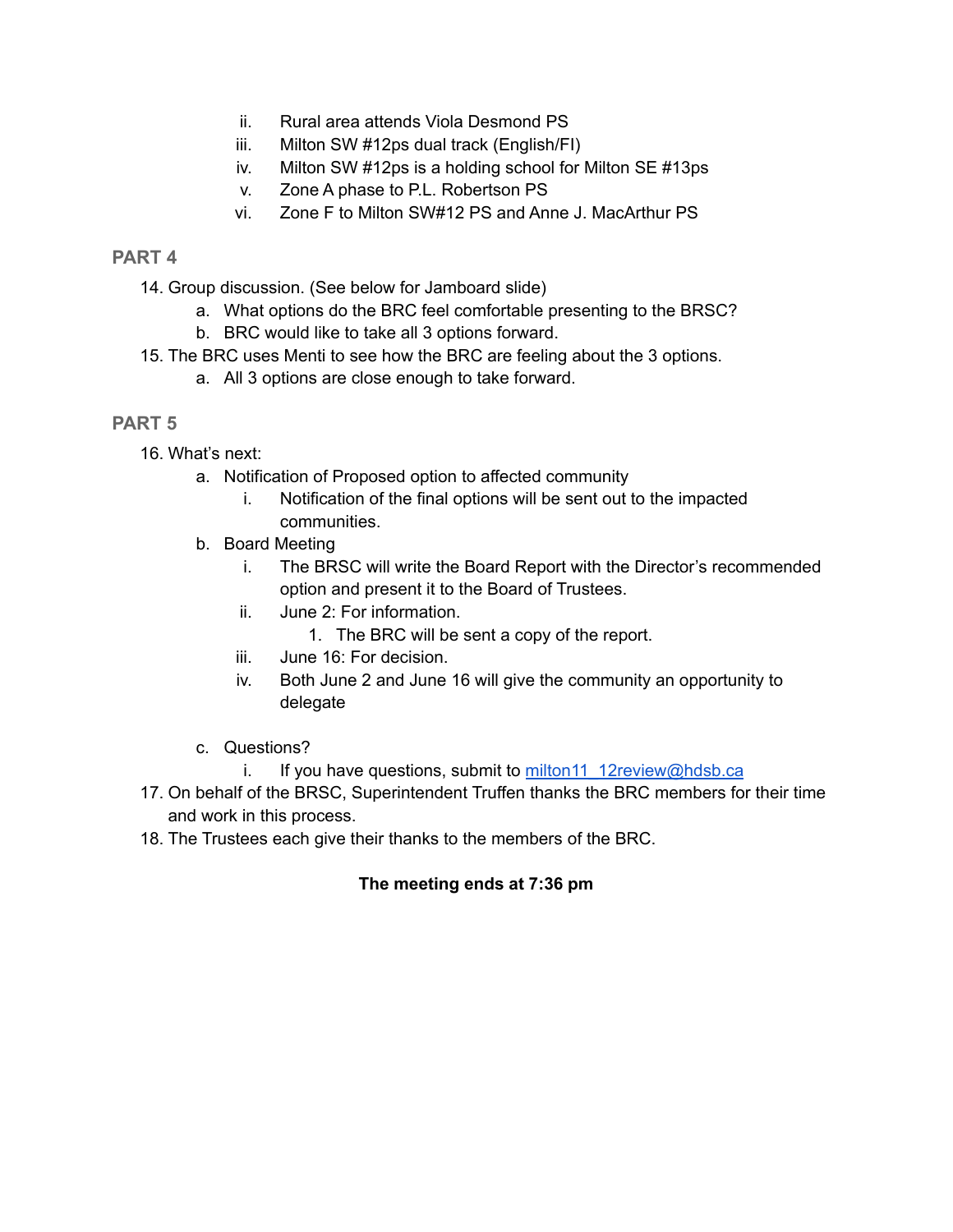# Plans for long weekend?

gardening sunshine dreaming of my boat road trip sun tanning car cleaning bouncy castle cocktails outside

**Mentimeter** 

## ocheting bicyclling Sun working hiking drinks nothing at all walk along conservation a inch outside - backyard p home notta

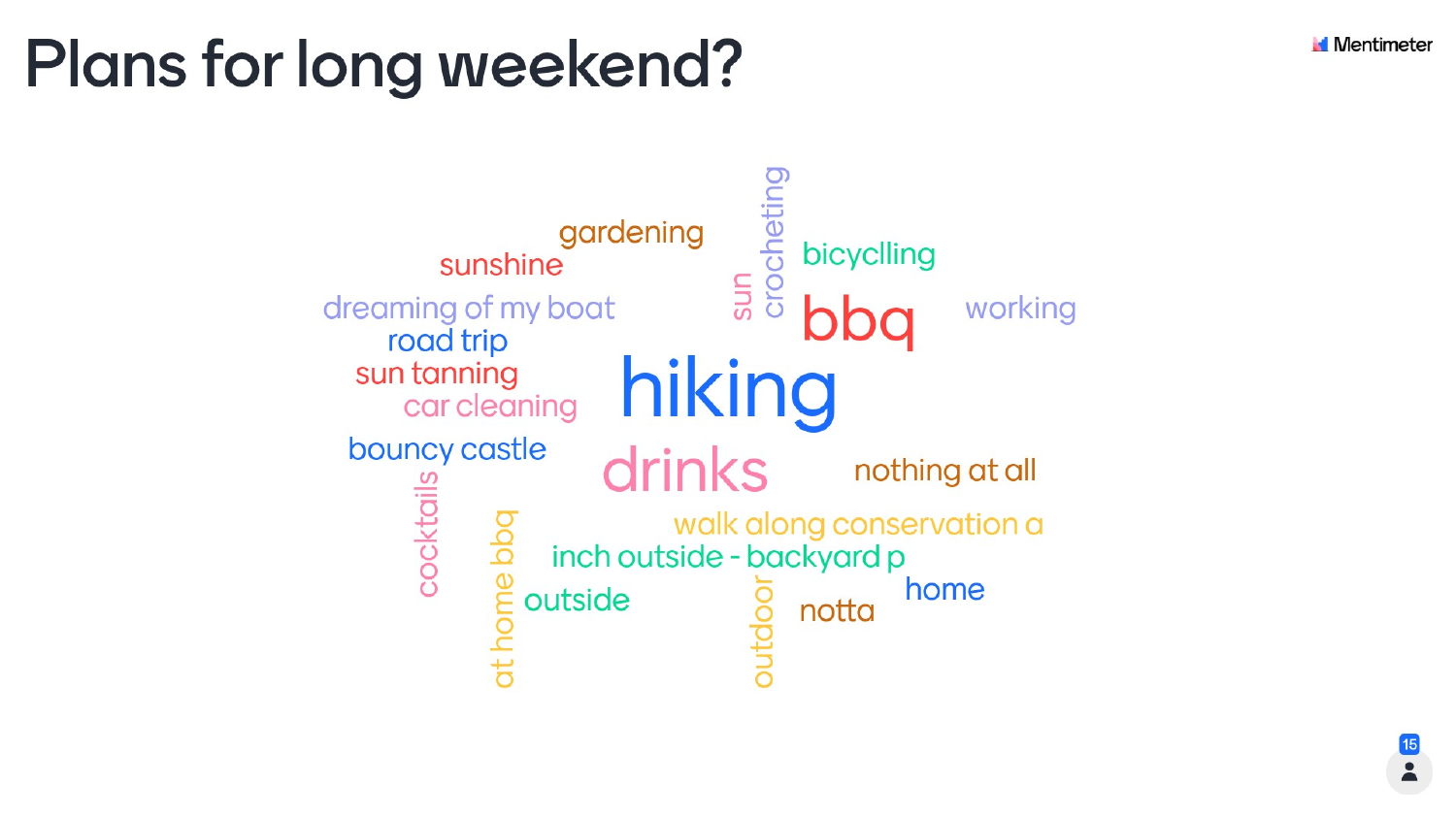## Which options do we present to the BRSC

 $1.9$ 



Option #4

Option #7c



**Mentimeter**